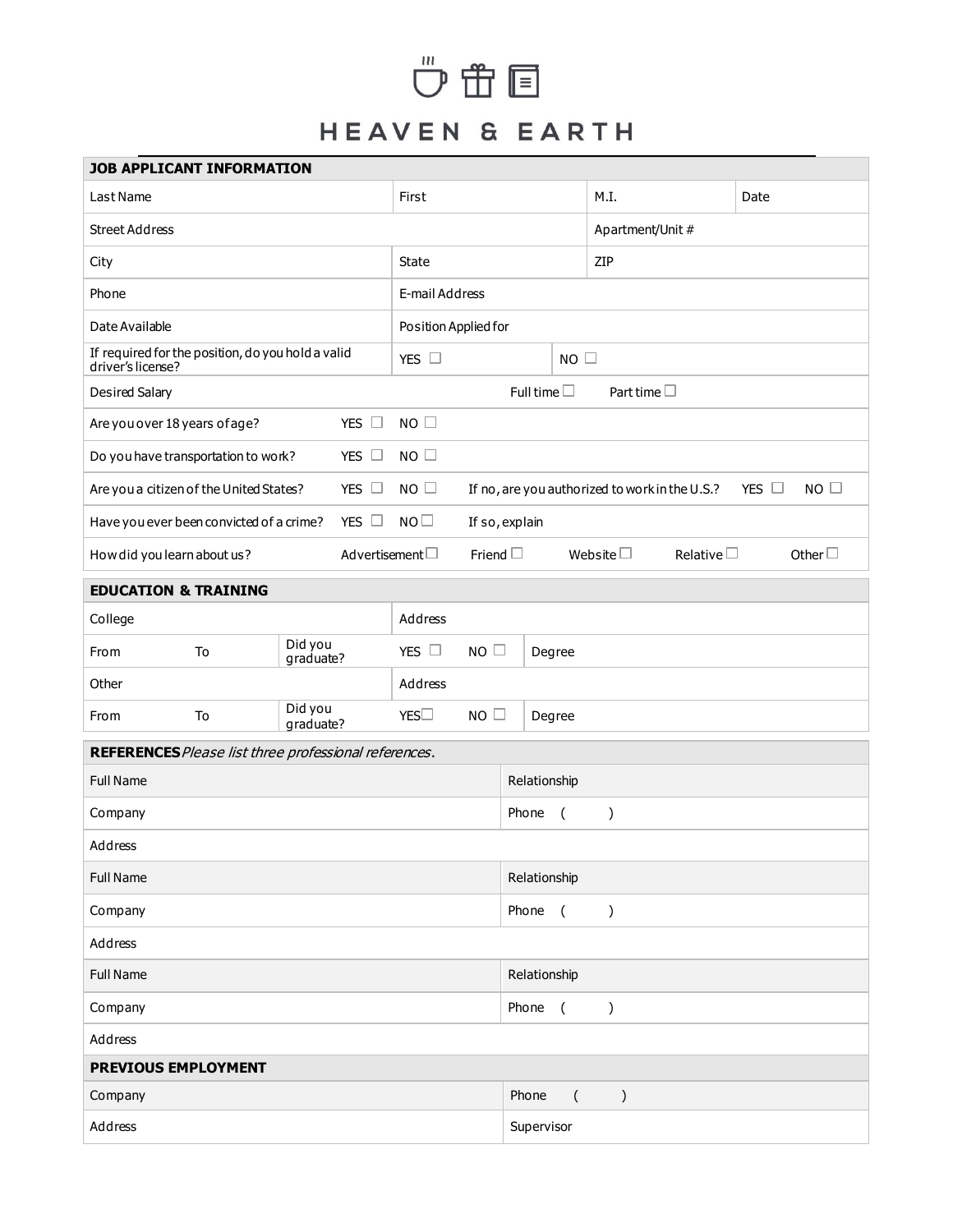| Job Title                                                                                |                          |                                                          | Starting Salary \$                                |                    | Ending Salary \$ |  |  |  |  |
|------------------------------------------------------------------------------------------|--------------------------|----------------------------------------------------------|---------------------------------------------------|--------------------|------------------|--|--|--|--|
| Responsibilities                                                                         |                          |                                                          |                                                   |                    |                  |  |  |  |  |
| Reason for Leaving<br>To<br>From                                                         |                          |                                                          |                                                   |                    |                  |  |  |  |  |
| YES $\Box$<br>$NO$ $\square$<br>May we contact your previous supervisor for a reference? |                          |                                                          |                                                   |                    |                  |  |  |  |  |
| Company                                                                                  |                          |                                                          | Phone<br>$\left($<br>$\big)$                      |                    |                  |  |  |  |  |
| Address                                                                                  |                          |                                                          | Supervisor                                        |                    |                  |  |  |  |  |
| Job Title                                                                                |                          |                                                          | Starting Salary \$                                | Ending Salary \$   |                  |  |  |  |  |
| Responsibilities                                                                         |                          |                                                          |                                                   |                    |                  |  |  |  |  |
| From                                                                                     | To                       | Reason for Leaving                                       |                                                   |                    |                  |  |  |  |  |
| YES $\Box$<br>NO<br>May we contact your previous supervisor for a reference?             |                          |                                                          |                                                   |                    |                  |  |  |  |  |
| Company                                                                                  |                          |                                                          | Phone<br>$\left($<br>$\big)$                      |                    |                  |  |  |  |  |
| Address                                                                                  |                          |                                                          | Supervisor                                        |                    |                  |  |  |  |  |
| Job Title                                                                                |                          |                                                          |                                                   | Starting Salary \$ | Ending Salary \$ |  |  |  |  |
| Responsibilities                                                                         |                          |                                                          |                                                   |                    |                  |  |  |  |  |
| From                                                                                     | To<br>Reason for Leaving |                                                          |                                                   |                    |                  |  |  |  |  |
| YES $\Box$<br>NO<br>May we contact your previous supervisor for a reference?             |                          |                                                          |                                                   |                    |                  |  |  |  |  |
| Company                                                                                  |                          |                                                          | Phone<br>$\left($<br>$\lambda$                    |                    |                  |  |  |  |  |
| Address                                                                                  |                          |                                                          | Supervisor                                        |                    |                  |  |  |  |  |
| Job Title                                                                                |                          |                                                          | Starting Salary \$                                | Ending Salary \$   |                  |  |  |  |  |
| Responsibilities                                                                         |                          |                                                          |                                                   |                    |                  |  |  |  |  |
| From                                                                                     | To                       | Reason for Leaving                                       |                                                   |                    |                  |  |  |  |  |
|                                                                                          |                          | May we contact your previous supervisor for a reference? | NO                                                |                    |                  |  |  |  |  |
| <b>REFERENCES</b> Please list three Personal references.                                 |                          |                                                          |                                                   |                    |                  |  |  |  |  |
| <b>Full Name</b>                                                                         |                          |                                                          | Relationship                                      |                    |                  |  |  |  |  |
| Years<br>known                                                                           |                          |                                                          | Phone<br>$\sqrt{ }$<br>$\mathcal{E}$              |                    |                  |  |  |  |  |
| Address                                                                                  |                          |                                                          |                                                   |                    |                  |  |  |  |  |
| <b>Full Name</b>                                                                         |                          |                                                          | Relationship                                      |                    |                  |  |  |  |  |
| Years<br>known                                                                           |                          |                                                          | Phone<br>$\sqrt{ }$<br>$\mathcal{C}$              |                    |                  |  |  |  |  |
| Address                                                                                  |                          |                                                          |                                                   |                    |                  |  |  |  |  |
| <b>Full Name</b>                                                                         |                          |                                                          | Relationship                                      |                    |                  |  |  |  |  |
| Years<br>known                                                                           |                          |                                                          | Phone<br>$\overline{ }$<br>$\mathcal{C}^{\prime}$ |                    |                  |  |  |  |  |
| Address                                                                                  |                          |                                                          |                                                   |                    |                  |  |  |  |  |